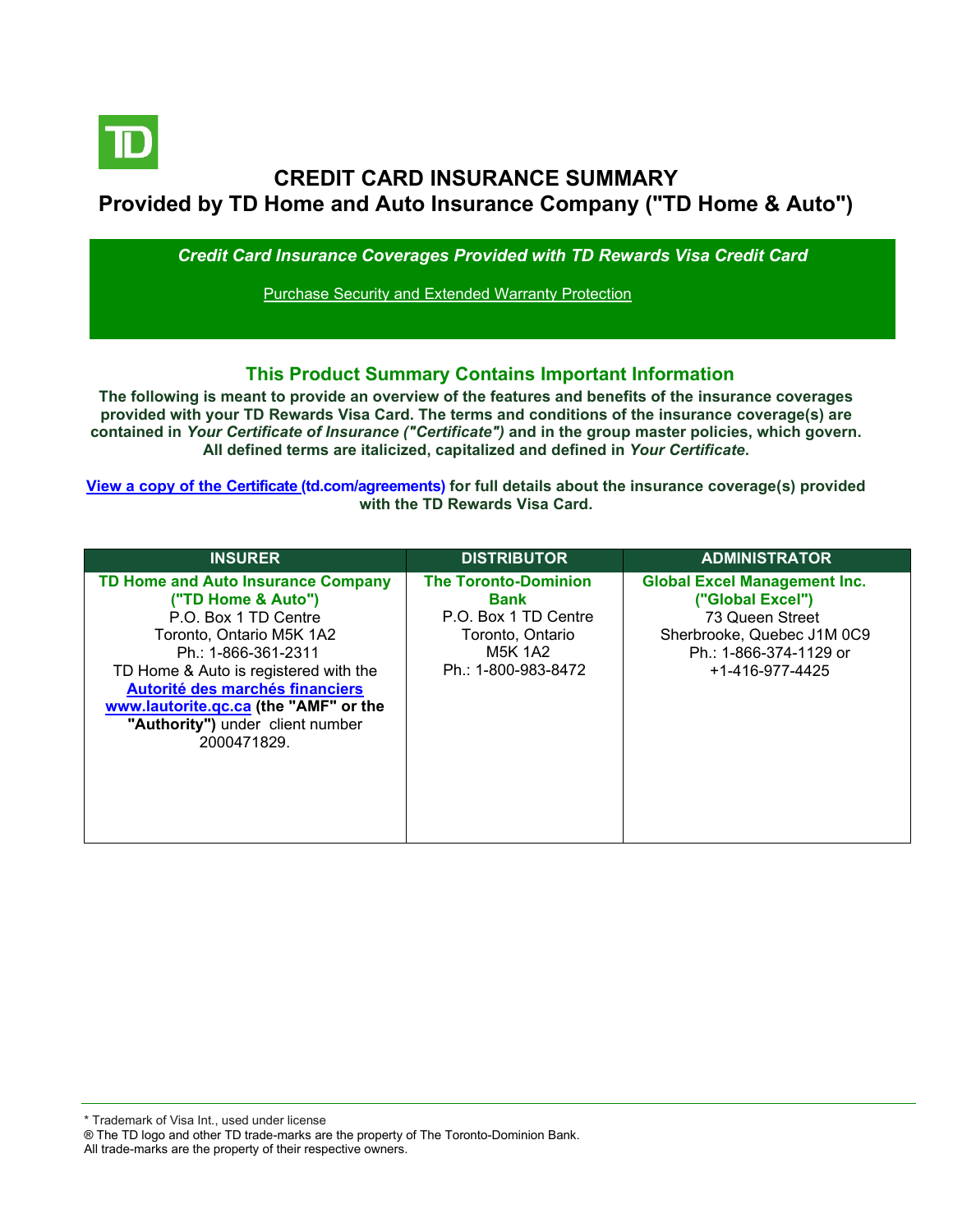

## **General Information You Need to Know**

The following is applicable to **all insurance coverage(s)** provided with the TD Rewards Visa Card, unless otherwise specified*:*



**Complaint Handling:** For information about our complaint processing policy and where a complaint may be filed, please visit our Customer Service & Problem Resolution page at: **<https://www.tdinsurance.com/customer-service/problem-resolution>**.



**Misrepresentation:** *You* must be accurate and complete in *Your* dealings with the *Insurer* at all times. The *Insurer* will not pay a claim if *You*, any person insured under *Your Certificate* or anyone acting on *Your* behalf makes a misrepresentation, attempts to deceive or mislead the *Insurer*, or makes a fraudulent, false or exaggerated statement or claim.



**Cancellation:** Insurance coverage(s) are considered canceled on the date the credit card account is closed. If, at any time, *You* don't want these insurance coverages, *You* can decide not to use them or contact *Your* credit card provider to apply for a different credit card with alternative insurance coverages.



**Cost:** There is no annual fee on *Your* TD Rewards Visa Card. No additional fee will be charged to *You* for the insurance coverages provided with the TD Rewards Visa Card.



**Claims:** *You* must report *Your* claim to *Our Administrator* by calling 1-866-374-1129 no later than the following time limits after the covered event(s) occurred:

- **Purchase Security and Extended Warranty Protection**
	- o 45 days; refer to section 6 "How To Submit A Claim" for full details.

Once *We* have approved the claim, *We* will notify *You* and payment will be made within 60 days. If the claim has been denied, *We* will inform *You* of the claim denial reasons within 60 days. *You* can appeal the decision by submitting new information to *Our Administrator*. For complete details, please see the applicable claims section (as listed above) in *Your Certificate.*

| <b>Benefit</b>                                                                | Who is Eligible                                           | <b>Additional Eligibility Requirements</b>                                                                                                                                  |
|-------------------------------------------------------------------------------|-----------------------------------------------------------|-----------------------------------------------------------------------------------------------------------------------------------------------------------------------------|
| <b>Purchase Security and</b><br><b>Extended Warranty</b><br><b>Protection</b> | <b>Primary Cardholder</b><br><b>Additional Cardholder</b> | Purchase(s) made by the Account<br>Holder(s) (Exclusions Apply).<br>The credit card must be in good<br>standing; and<br>The Account Holder must be a<br>resident of Canada. |

**Note:** For full details, please see the "Eligibility" section and/or the definition of "*Account Holder*" in each *Certificate*.